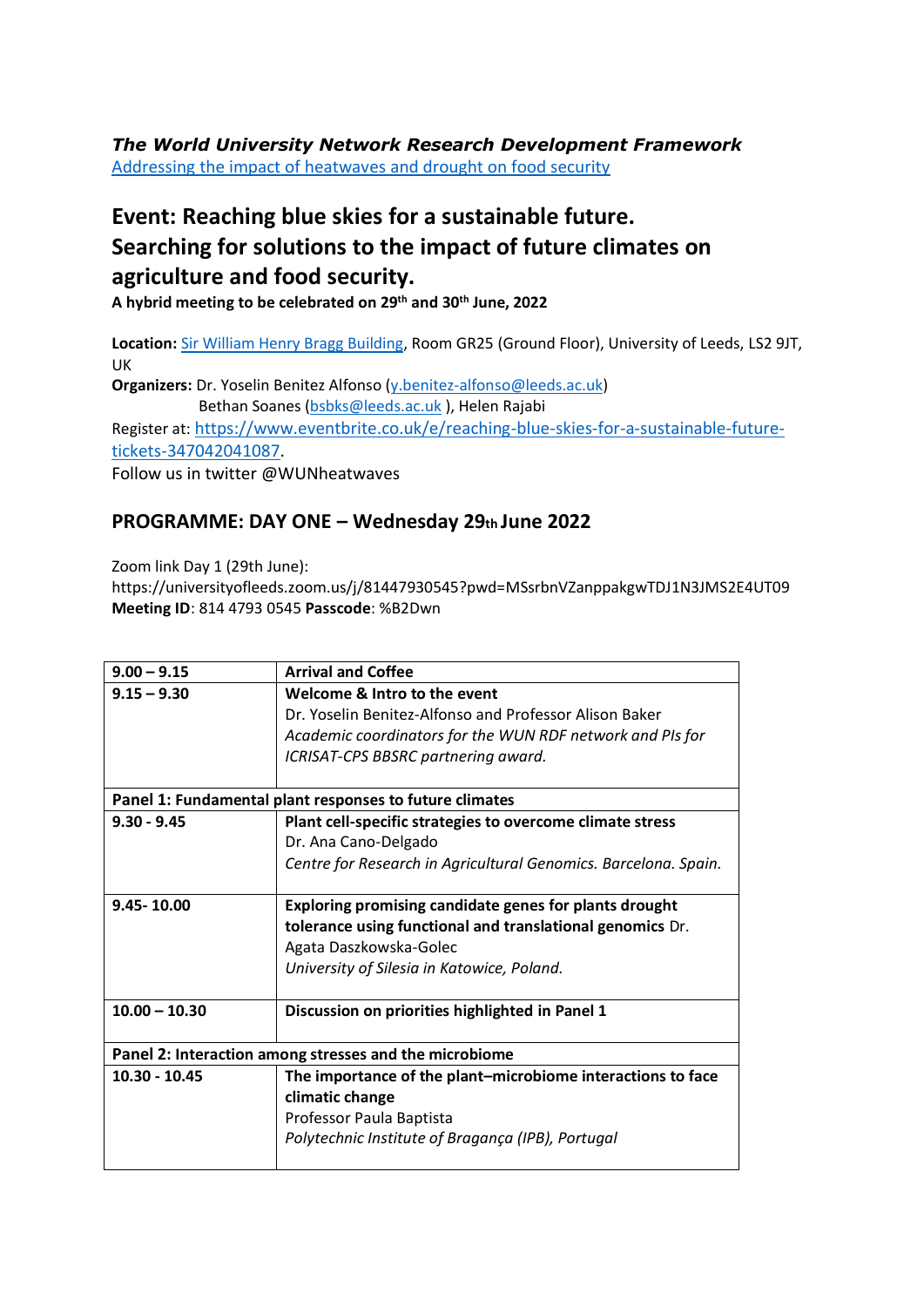| $10.45 - 11.00$                                         | Interactive responses of crop growth to elevated CO2 and               |  |
|---------------------------------------------------------|------------------------------------------------------------------------|--|
|                                                         | arbuscular mycorrhizal fungi                                           |  |
|                                                         | Professor Xinhua He                                                    |  |
|                                                         | Southwest University, Chongqing, China and University of               |  |
|                                                         | Western Australia                                                      |  |
|                                                         |                                                                        |  |
| $11.00 - 11.30$                                         | Discussion on priorities highlighted in Panel 2                        |  |
|                                                         |                                                                        |  |
| $11.30 - 11.45$                                         | Coffee/ screen break                                                   |  |
|                                                         |                                                                        |  |
| Panel 3: Mitigating the risks of resilient food systems |                                                                        |  |
| 11.45 - 12.00                                           | Crop biofortification to increase food security and combat             |  |
|                                                         | $m$ alnutrition - a nutrition perspective<br>Dr. Christine Bosch       |  |
|                                                         |                                                                        |  |
|                                                         | University of Leeds, UK.                                               |  |
| $12.00 - 12.15$                                         | Successful implementation of genome editing into the UK food           |  |
|                                                         | system                                                                 |  |
|                                                         | Dr. Gulbanu Kaptan                                                     |  |
|                                                         | Centre for Decision Research. University of Leeds, UK.                 |  |
|                                                         |                                                                        |  |
| $12.15 - 12.45$                                         | Discussion on priorities highlighted in Panel 3                        |  |
|                                                         |                                                                        |  |
| $12.45 - 13.45$                                         | <b>Lunch and Poster Session</b>                                        |  |
|                                                         |                                                                        |  |
| Panel 4: Industrial challenges                          |                                                                        |  |
|                                                         |                                                                        |  |
| 13.45 - 14.00                                           | Current & future crop supply: science, policy, and beyond              |  |
|                                                         | Professor Alison Bentley                                               |  |
|                                                         | International Maize and Wheat Improvement Center (CIMMYT).             |  |
|                                                         |                                                                        |  |
| 14.00 - 14.15                                           | Achieving yield potential on-farm                                      |  |
|                                                         | Dr. Pete Berry                                                         |  |
|                                                         | Head of Crop Physiology. ADAS                                          |  |
| $14.15 - 14.45$                                         | Discussion on priorities highlighted in Panel 4                        |  |
| $14.45 - 15.00$                                         | Coffee break                                                           |  |
|                                                         |                                                                        |  |
| <b>Workshop 1: Crossdisciplinary approaches</b>         |                                                                        |  |
| $15.00 - 15.15$                                         | Mechano-physics of plants under climate change                         |  |
|                                                         | Dr. Yoselin Benitez-Alfonso                                            |  |
|                                                         | Centre for Plant Sciences. University of Leeds. UK.                    |  |
|                                                         |                                                                        |  |
| $15.15 - 15.30$                                         | <b>Title: TBC</b>                                                      |  |
|                                                         | Dr. Alesia Ofori<br>Research Fellow in Water and Sanitation Governance |  |
|                                                         |                                                                        |  |
|                                                         | School of Politics and International Studies. University of Leeds.     |  |
| 15:30-16:00                                             | <b>Discussion: Opportunities outside plant biology</b>                 |  |
|                                                         |                                                                        |  |
| $16.00 - 17.00$                                         | <b>Poster Session</b>                                                  |  |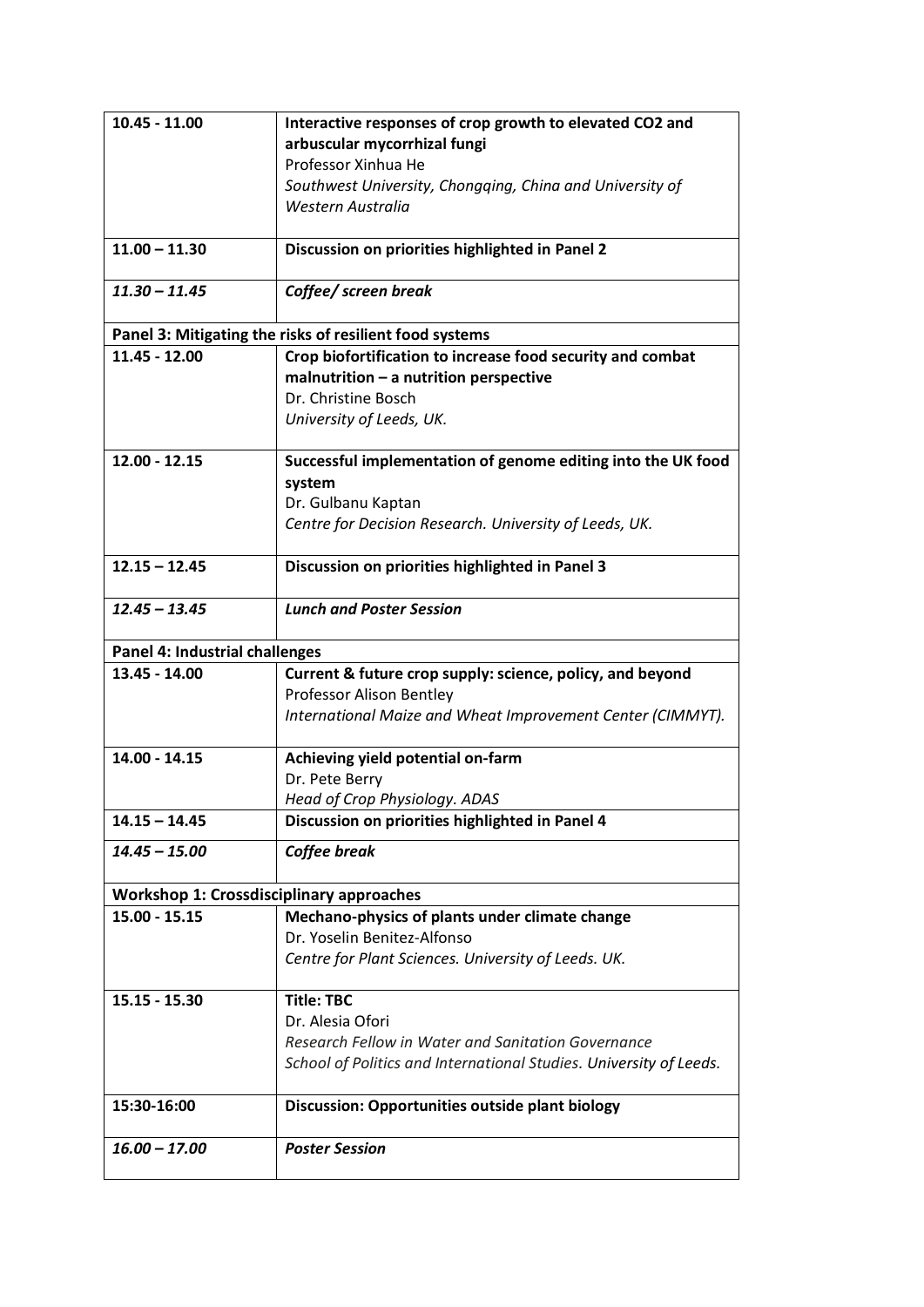## **PROGRAMME: DAY TWO – Thursday 30th June 2022**

Zoom link Day 2 (30th June)

https://universityofleeds.zoom.us/j/82608085032?pwd=WGc5by95eGxyaDdoTVpPUXRHK3RsQT09 **Meeting ID**: 826 0808 5032 **Passcode**: WB\$rA1

| $9.00 - 9.15$                                        | <b>Arrival and Coffee</b>                                   |  |
|------------------------------------------------------|-------------------------------------------------------------|--|
| $9.15 - 9.30$                                        | <b>Welcome &amp; Intro to Day 2</b>                         |  |
|                                                      | Dr. Yoselin Benitez-Alfonso                                 |  |
|                                                      | Academic coordinator for the WUN RDF network.               |  |
|                                                      |                                                             |  |
| Panel 5: Interventions in Wheat and other Cash Crops |                                                             |  |
| $9.30 - 9.45$                                        | Adapting cereal development to changing climates            |  |
|                                                      | Dr. Laura Dixon                                             |  |
|                                                      | Centre for Plant Sciences. University of Leeds. UK          |  |
| $9.45 - 10.00$                                       | Tools for the transformation of strawberry in a sustainable |  |
|                                                      | and resilient crop to future climate changes                |  |
|                                                      | Dr. Sara Pose                                               |  |
|                                                      | Instituto de Hortofruticultura Subtropical y Mediterránea   |  |
|                                                      | (IHSM-UMA-CSIC), Universidad de Málaga, Spain               |  |
| $10.00 - 10.30$                                      | Discussion on priorities highlighted in Panel 5             |  |
|                                                      |                                                             |  |
| Panel 6: Climate and crop modelling approaches       |                                                             |  |
|                                                      |                                                             |  |
| $10.30 - 10.45$                                      | Mechanistic mathematical models to understand and           |  |
|                                                      | mitigate the effect of climate change                       |  |
|                                                      | Dr. Rea Antoniou-Kourounioti                                |  |
|                                                      | University of Glasgow, Scotland                             |  |
| $10.45 - 11.00$                                      | Multiscale modelling for climate adaptation assessment      |  |
|                                                      | Dr. Anyela Camargo Rodriguez                                |  |
|                                                      | National Institute of Agricultural Botany (NIAB), UK        |  |
| $11.00 - 11.30$                                      | Discussion on priorities highlighted in Panel 6             |  |
|                                                      |                                                             |  |
| $11.30 - 11.45$                                      | Coffee/ screen break                                        |  |
| <b>Panel 7: Genomics and legume crops</b>            |                                                             |  |
| $11.45 - 12.00$                                      | Genomics approaches toward breeding climate resilient       |  |
|                                                      | peanuts<br>Dr. Manish K. Pandey                             |  |